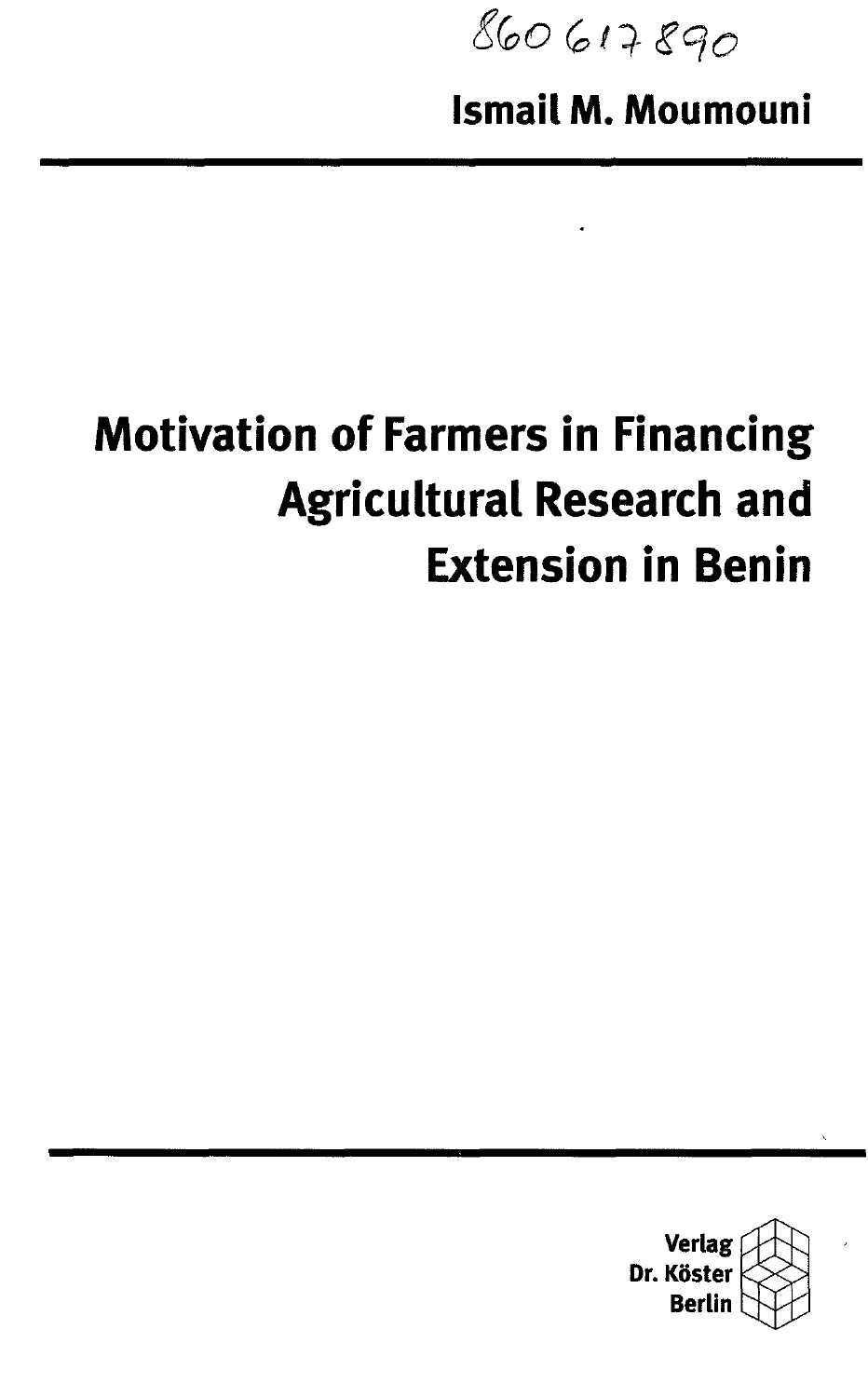## **Table of contents**

| CHAPTER 1: RESEARCH SUBJECT, OBJECTIVES AND QUESTIONS 1                              |  |
|--------------------------------------------------------------------------------------|--|
|                                                                                      |  |
|                                                                                      |  |
| 1.2.1. Farmer financial participation to development projects as emerging paradigm 3 |  |
| 1.2.2. Farmer financial participation to agricultural research and extension         |  |
|                                                                                      |  |
| 1.3. Motivation of the farmer to finance agricultural research and extension:        |  |
|                                                                                      |  |
|                                                                                      |  |
| 1.3.2. Motivation to finance agricultural research and extension                     |  |
|                                                                                      |  |
|                                                                                      |  |
|                                                                                      |  |
| 1.4.2. From perception to decision-making but without psycho-physiology 12           |  |
| 1.4.3. Motivation in the middle way between impulsive and rational phenomenon  13    |  |
|                                                                                      |  |
|                                                                                      |  |
|                                                                                      |  |
|                                                                                      |  |
|                                                                                      |  |
|                                                                                      |  |
|                                                                                      |  |
|                                                                                      |  |
|                                                                                      |  |
|                                                                                      |  |
|                                                                                      |  |
|                                                                                      |  |
|                                                                                      |  |
|                                                                                      |  |
|                                                                                      |  |
|                                                                                      |  |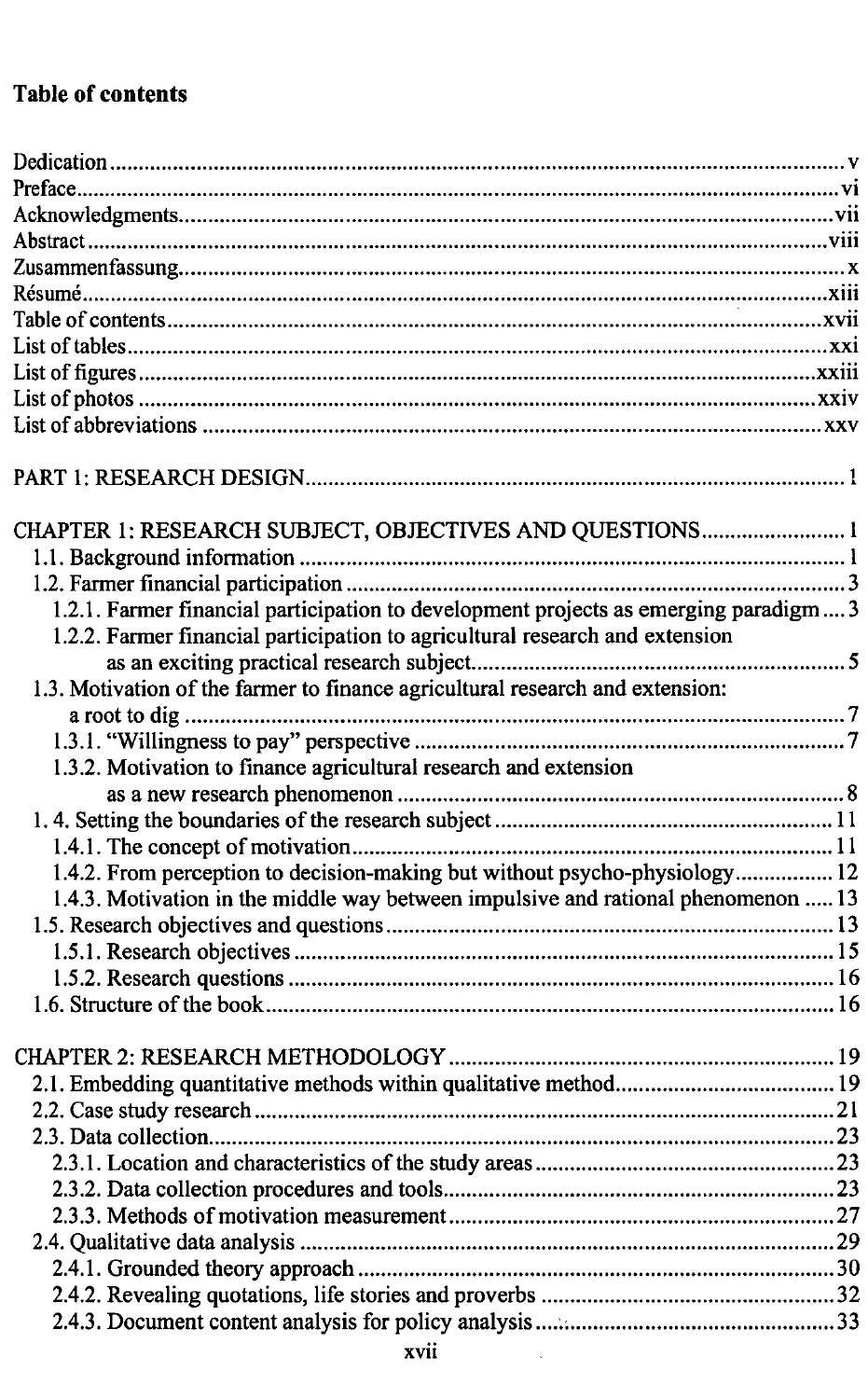| CHAPTER 3: HISTORICAL AND POLITICAL CONTEXT IN FINANCING                           |  |
|------------------------------------------------------------------------------------|--|
|                                                                                    |  |
|                                                                                    |  |
| 3.1.1. Understanding and policy of agricultural research and extension44           |  |
| 3.1.2. Approach for funding agricultural research and extension46                  |  |
|                                                                                    |  |
| 3.2.1. Evolution of agricultural intervention approaches and systems48             |  |
|                                                                                    |  |
|                                                                                    |  |
|                                                                                    |  |
|                                                                                    |  |
|                                                                                    |  |
| 3.4.1. Reinforcement of the liberalisation and privatisation processes 58          |  |
|                                                                                    |  |
|                                                                                    |  |
|                                                                                    |  |
|                                                                                    |  |
| CHAPTER 4: EXPLORING PRIVATE RESEARCH AND EXTENSION IN BENIN 65                    |  |
|                                                                                    |  |
|                                                                                    |  |
|                                                                                    |  |
| 4.2. Farmer organisations in private agricultural research and extension75         |  |
|                                                                                    |  |
|                                                                                    |  |
|                                                                                    |  |
|                                                                                    |  |
|                                                                                    |  |
|                                                                                    |  |
|                                                                                    |  |
|                                                                                    |  |
|                                                                                    |  |
|                                                                                    |  |
|                                                                                    |  |
|                                                                                    |  |
| 5.2.1. Characterisation of services offered by PSSA: Specific purpose knowledge  & |  |
| 5.2.2. PSSA intervention approach: Self implementation of activities               |  |
|                                                                                    |  |
| 5.2.3. PSSA financing mechanism and farmers' contribution: mixed contribution 8    |  |
|                                                                                    |  |
| 5.3.1. Characterisation of the services offered by UPS: Bunch of services          |  |
|                                                                                    |  |
|                                                                                    |  |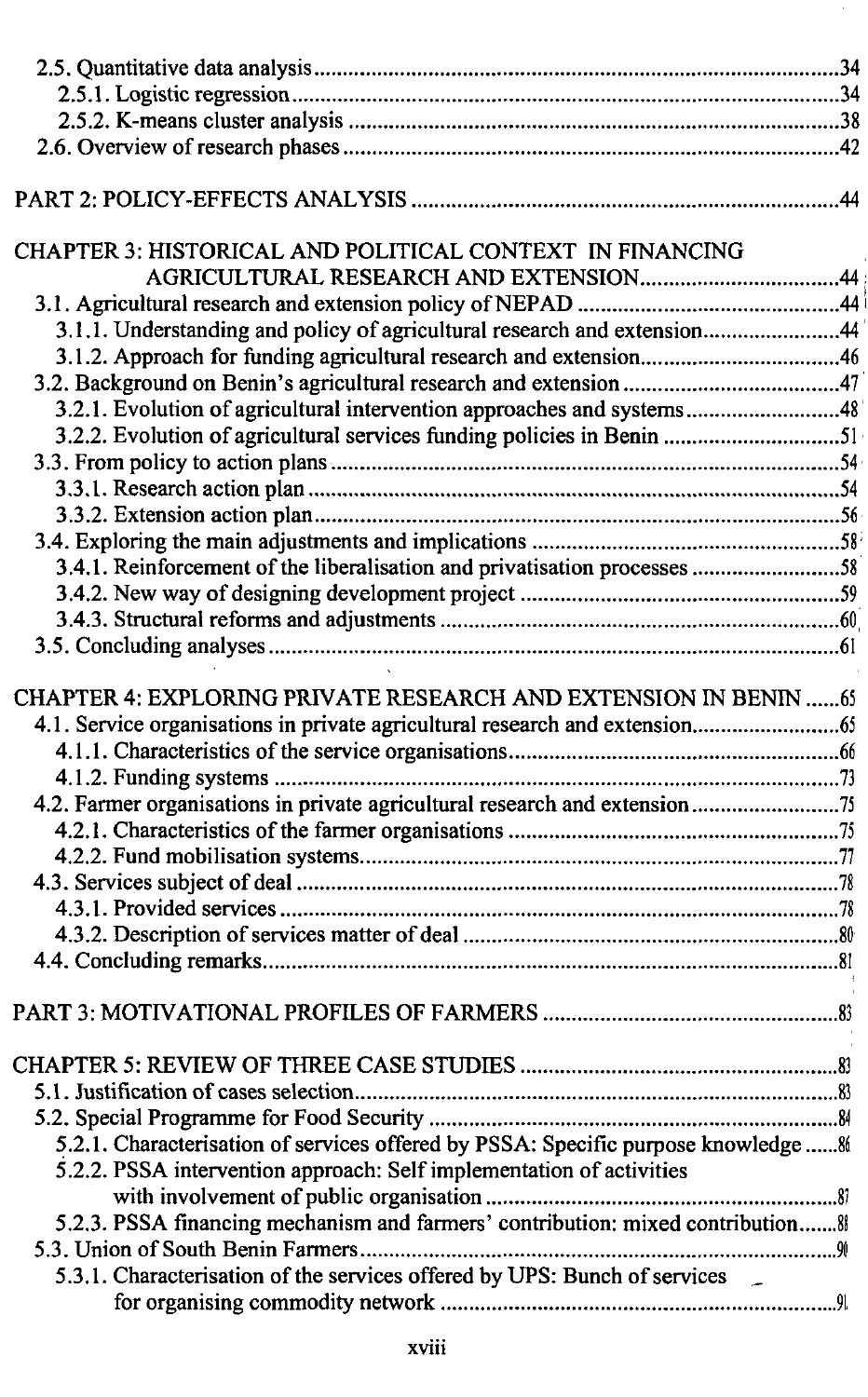| 5.3.2. UPS intervention approach: Self-provision of service                          |  |
|--------------------------------------------------------------------------------------|--|
|                                                                                      |  |
| 5.3.3. UPS financing mechanism and farmers' contribution: indirect participation 93  |  |
|                                                                                      |  |
| 5.4.1. Characterisation of the services offered by the CADG:                         |  |
|                                                                                      |  |
| 5.4.2. CADG intervention approach: Mandate from PADSE through contracting  95        |  |
| 5.4.3. CADG financing mechanism and farmers' contribution: Direct participation 96   |  |
|                                                                                      |  |
|                                                                                      |  |
| CHAPTER 6: ANALYSING FARMERS' PERCEPTIONS OF SERVICE                                 |  |
| ORGANISATIONS, SERVICES AND FARMER ORGANISATIONS  99                                 |  |
|                                                                                      |  |
|                                                                                      |  |
|                                                                                      |  |
|                                                                                      |  |
|                                                                                      |  |
|                                                                                      |  |
|                                                                                      |  |
|                                                                                      |  |
|                                                                                      |  |
|                                                                                      |  |
|                                                                                      |  |
|                                                                                      |  |
|                                                                                      |  |
|                                                                                      |  |
|                                                                                      |  |
| 7.1. Profile of motivation to pay for ARE services according to                      |  |
|                                                                                      |  |
| 7.1.1. Effect of socio-economic factors on motivation to pay for ARE services 124    |  |
| 7.1.2. Profile of motivation with regard to socio-economic                           |  |
|                                                                                      |  |
|                                                                                      |  |
| 7.2.1. Profiles of motivation according to perceptions of services  128              |  |
| 7.2.2. Profiles of motivation according to perceptions of farmer organisations 132   |  |
| 7.2.3. Profiles of motivation according to perceptions of service organisations  135 |  |
|                                                                                      |  |
|                                                                                      |  |
|                                                                                      |  |
|                                                                                      |  |
|                                                                                      |  |
|                                                                                      |  |
|                                                                                      |  |
|                                                                                      |  |
|                                                                                      |  |
|                                                                                      |  |